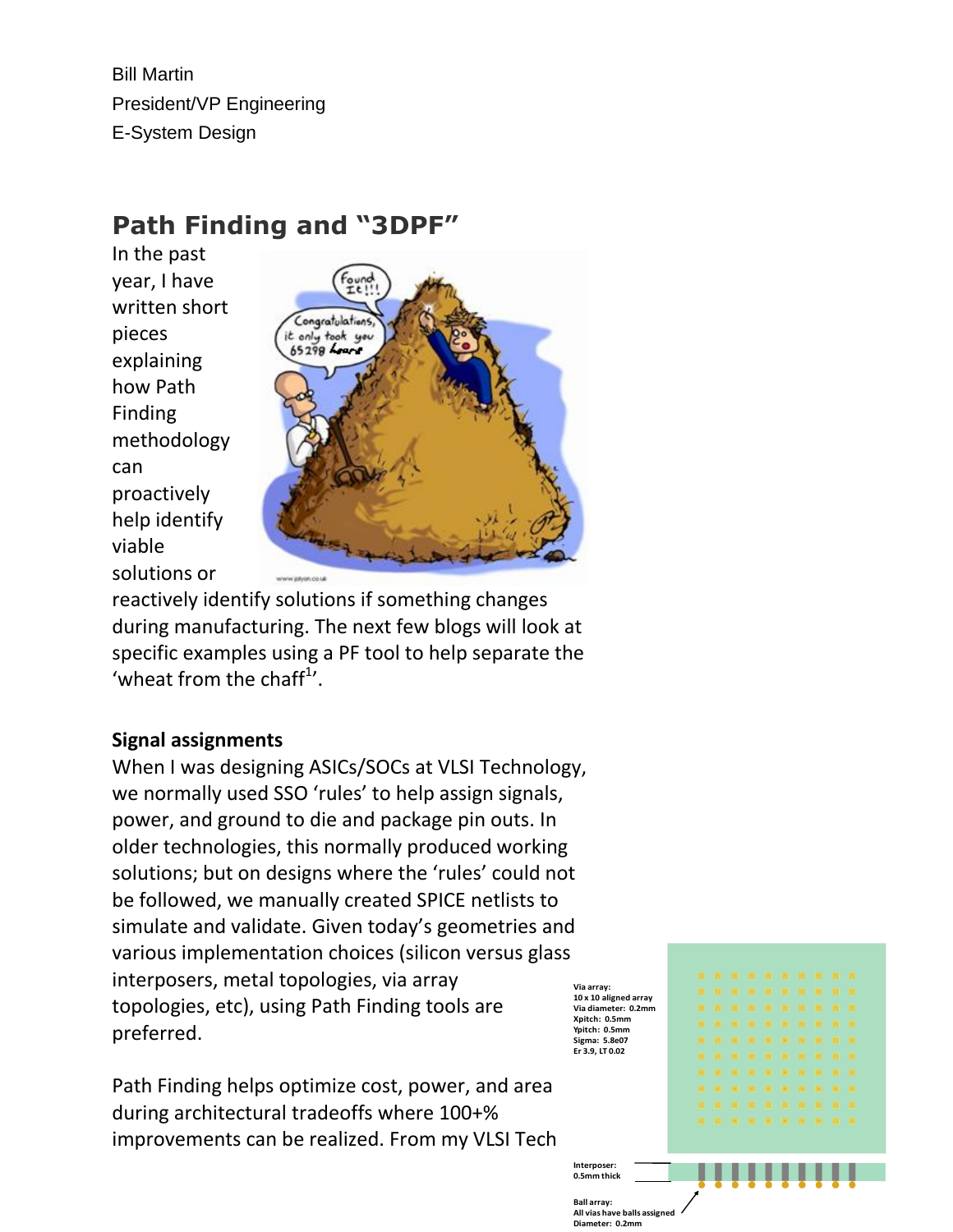days, once architectural choices are made, only 10- 20% improvements can be realized during implementation.

Let's look at a specific example using a SW tool created for accurate and fast Path Finding. For this package test case, a 10x10 via/ball matrix is chosen as shown on right (top and side profile views).  $^{2}$  No silicon die is included for this experiment.

# **Do signal assignments affect performance and if so, by how much?**

To show the impact, I will perform analysis on two different pin assignments that use the same physical structure. Many versions could have been implemented, but this will demonstrate that assignment does matter and should be analyzed before implementation is started. One version will be the classical 'checkerboard' where every other via/ball combination is a signal that is separated by a defined return path. Another version will isolate one via/ball in the center surrounded by return paths, forcing all other signals to be on the periphery. This is shown below where the red triangle denotes a port on the top of a via and the purple triangle represents the port on the bottom of a ball. The 'bow ties' represent common references placed on the top of a via and the bottom of a ball. Fifty via/ball are used for signals while the other fifty via/ball are denoted for return paths resulting in a Touchstone (s100p) file. Simulation was run from 100MHz up to 20GHz $^3$ .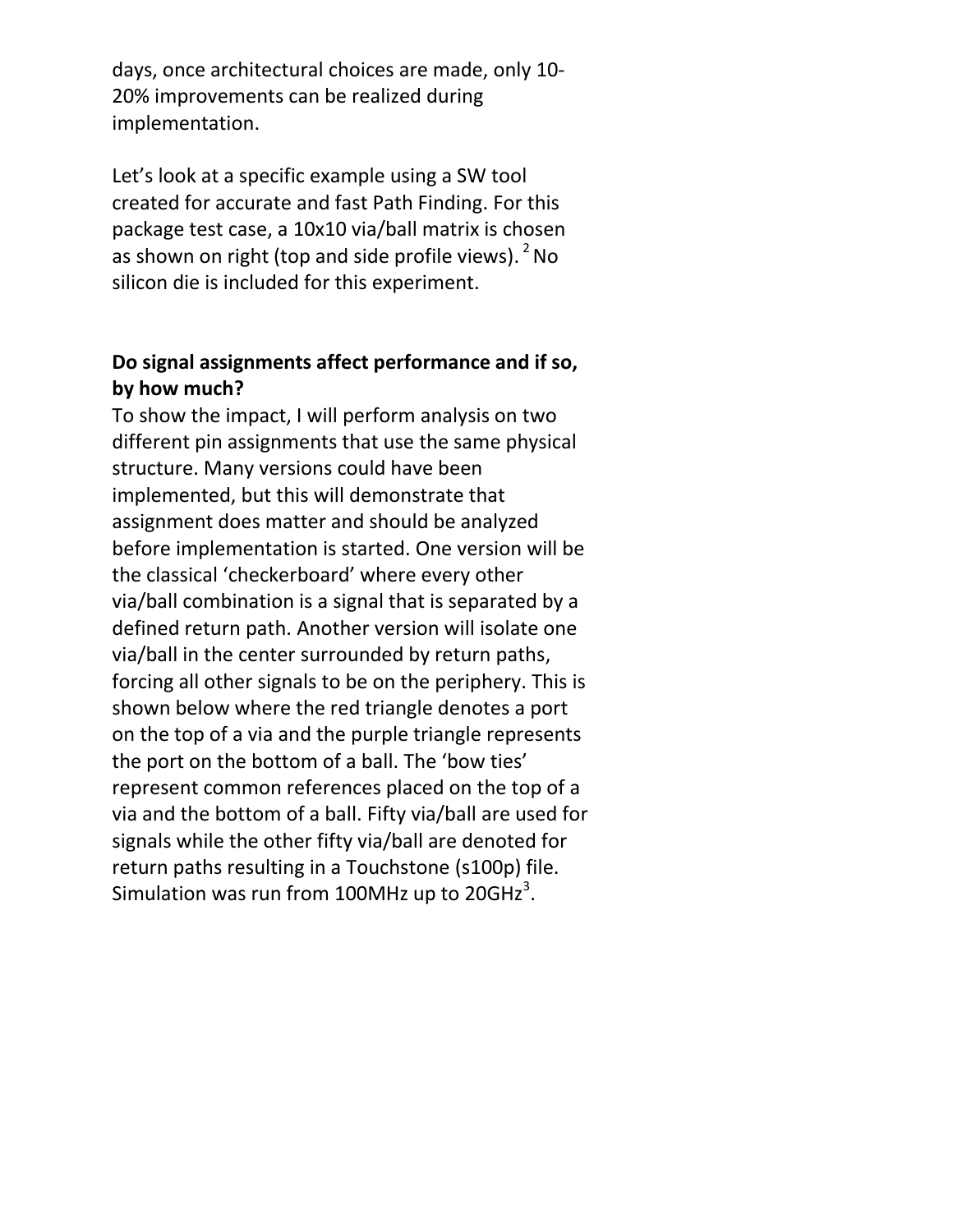

#### **What do the simulation results show?**

We will look at both the Insertion Loss (IL) and the Near End XTalk (NEXT) for both pin assignment options. Each company will set the targeted IL and NEXT that their products must meet to correctly operate in the expected environments. As an example: a cell phone will have different criteria than a medical instrument.

Insertion loss measures between two points how much signal degradation  $occurs<sup>4</sup>$ . Whether a

|     |      |          | $%$ of       |
|-----|------|----------|--------------|
| Vin | Vout | dB       | original Vin |
| 3   | 3.00 | 0.00     | 100%         |
|     | 2.38 | $-2.00$  | 79%          |
|     | 1.89 | $-4.00$  | 63%          |
|     | 1.50 | $-6.00$  | 50%          |
|     | 1.19 | $-8.00$  | 40%          |
|     | 0.95 | $-10.00$ | 32%          |

signal is transmitted over a cable or on a PCB traces or through a metal trace on a piece of glass or silicon, IL is a key metric to ensure a working system. All signals will have some degradation due to physical implementation and material properties. Normally IL this is analyzed over a frequency range that includes the intended operating frequency range. As the IL increases, the signal received at the far end worsens.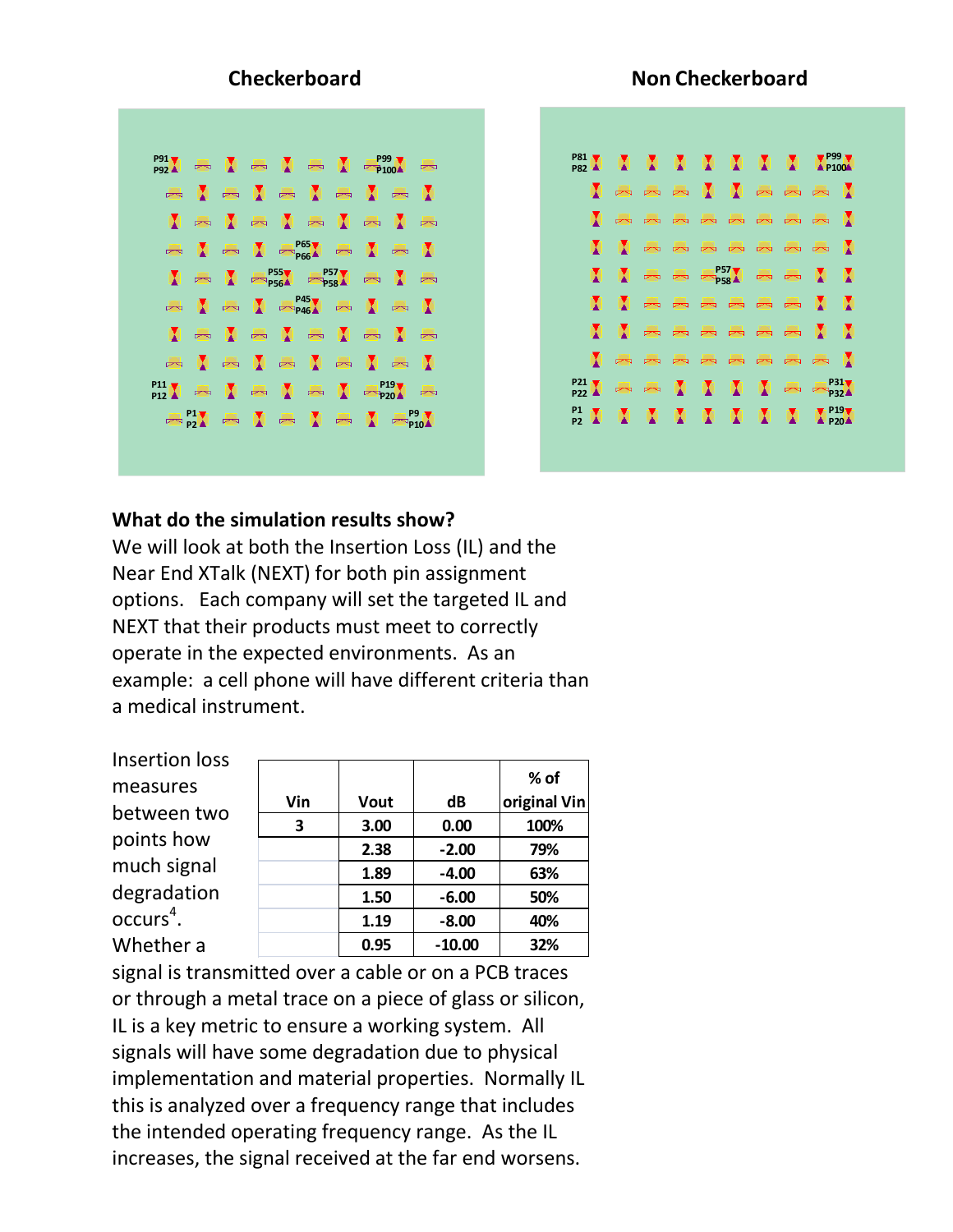The table shows IL for various combinations of Vout/Vin.

Physical Layer (PHY) blocks used for various interconnect standards (USB, SATA, PCI Ex, ZAUI, etc) are perfect examples. Each interconnect standard has various specifications that must be met to support the standard. Some criteria are: voltage levels, operating frequency range, length of cable, how much signal degradation is acceptable, data throughput, etc. The PHY transmits and receives signals. When receiving, it converts signals into binary 0s and 1s that can be recognized. If a signal degrades outside the criteria and cannot be recognized, data such as movies, songs, emails, etc cannot be sent or received.

Below is the IL for both assignments and you can see that the symmetrical checkerboard improves IL by 0.10dB from best to worst IL at 20GHz. But we need to review NEXT. For the isolation signal (ports 57 & 58), we would expect the Non Checkerboard to provide better noise isolation since it is surrounded by return paths.



Near End Cross Talk (NEXT) measures the amount of noise between signals<sup>5</sup>. As with IL, this is normally analyzed over a frequency range to ensure functionality. Designers should choose signals that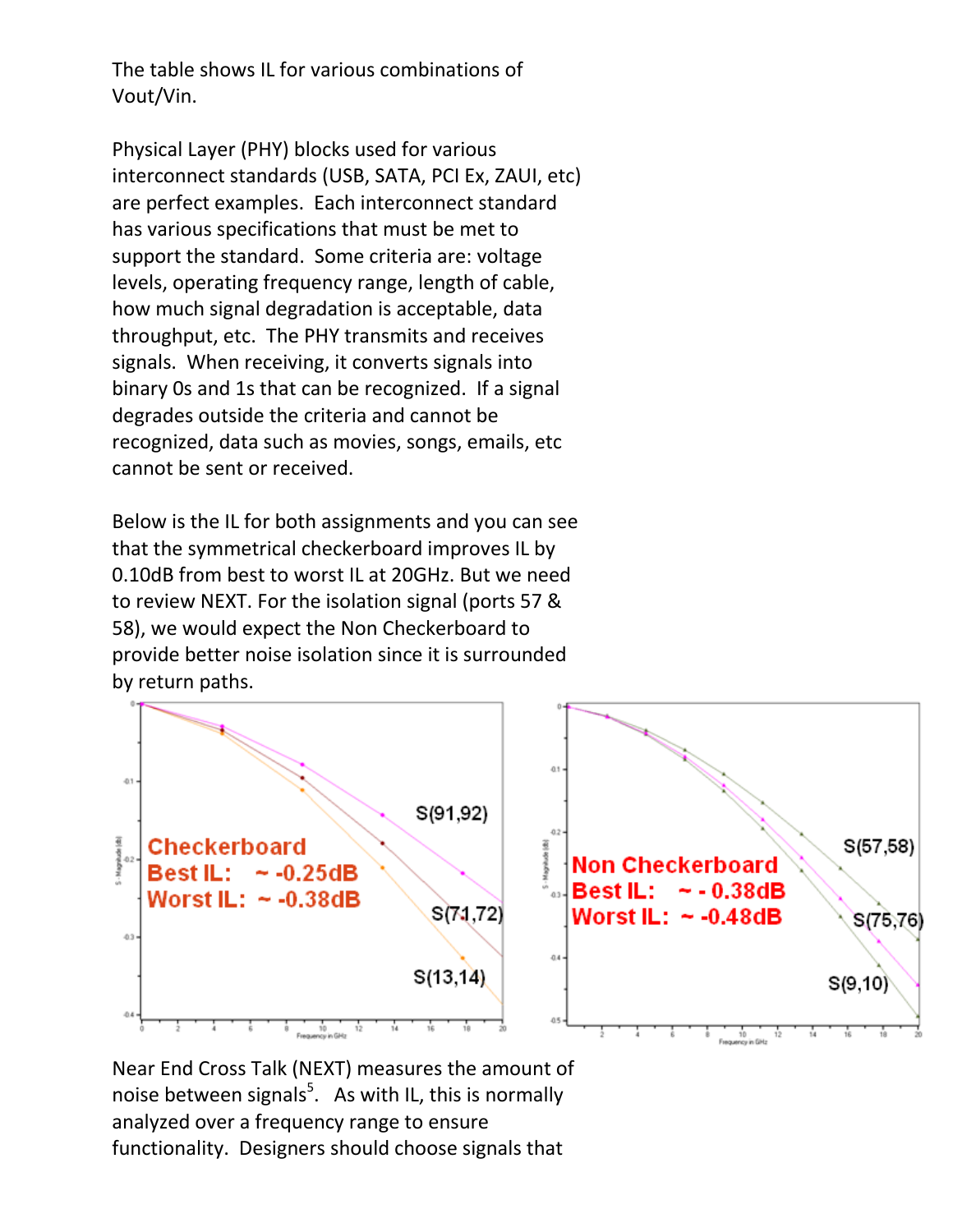are critical to their design (clock signals, wide busses, etc) and place ports on the signal lines that are next to each other. Due to near field electric and magnetic coupling, signal lines can lose energy to each other. This can cause the false switching of quiet lines and a reduction in the insertion loss of the driven line. A NEXT between 0 and -20dB can be too noisy while -25dB is approximately 5% coupling between 2 signals.

For the Checkerboard assignment, the NEXT is consistent between S(13,x), S(71,x) and S(91,x). All show a worst-case NEXT approximately -30dB at 20GHz. But if we look at the Non Checkerboard pattern and review the NEXT for the isolated signal with ports 57 and 58, we should expect and do see a dramatic improvement of 22dB better noise immunity (NEXT = -52dB at 20GHz). But how has this assignment altered the NEXT on other signals? Examining Port 9's NEXT, we determine that the worst NEXT is now -18dB at 20GHz, 12dB; poorer than the 'uniform' NEXT achieved with the Checkerboard pin assignment. Although the Non Checkerboard signal assignment has helped with one signal, other signals have been significantly degraded.



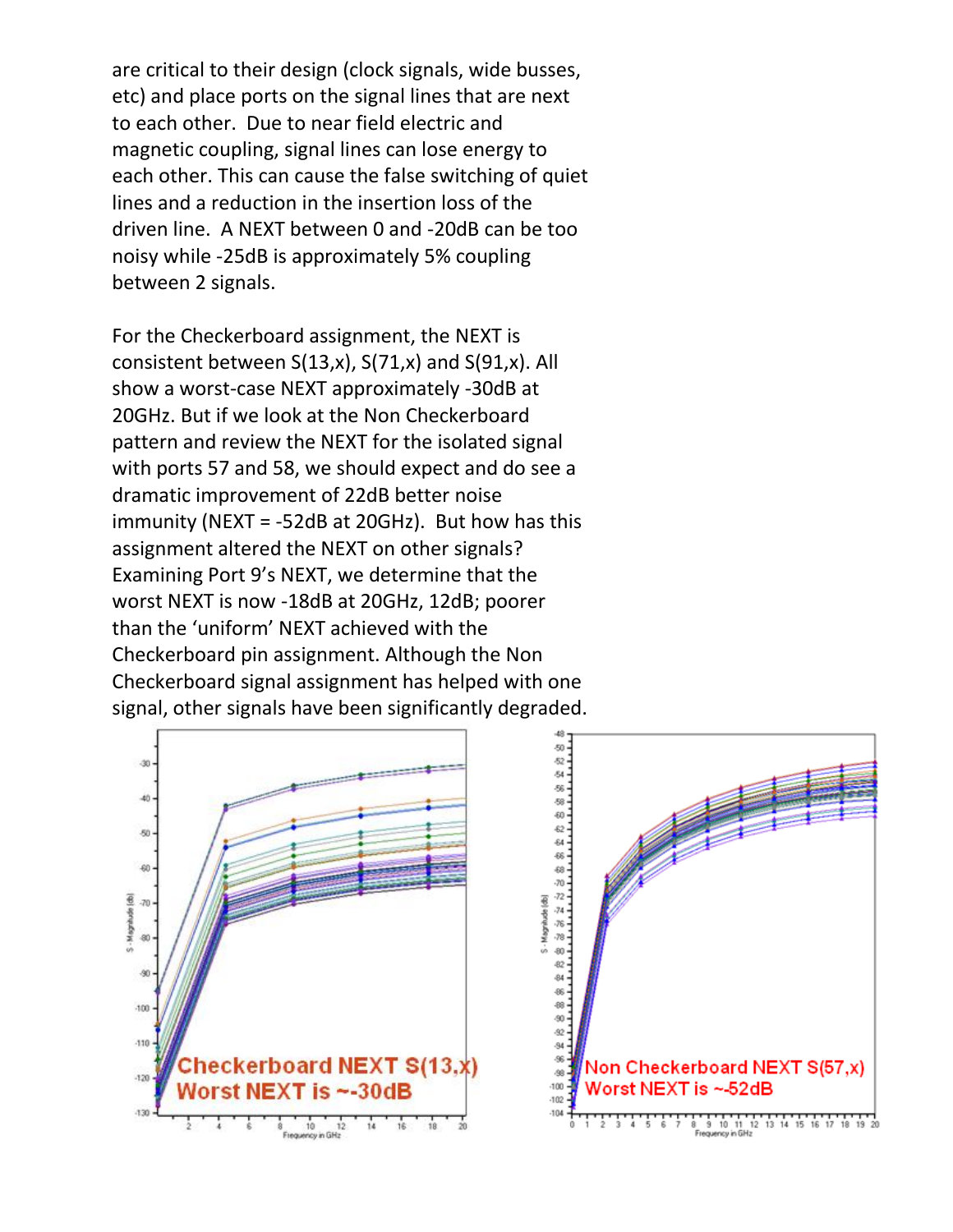# **What is learned?**

As mentioned earlier, each design and its intended environment will influence what IL and NEXT levels are acceptable. If criteria are not met, physical implementation and/or material changes will be required. Some examples:

Pin assignment does impact performance, and performance can be enhanced by using isolation (keep out zones) to minimize noise.

If a specific pair of via/ball responses were examined, increasing pitch can improve both IL and NEXT, but at the cost of growing the area and cost.

Additional experiments could have also been performed on via/ball pitches to optimize overall IL and NEXT responses.

In addition, vias' lengths/diameters along with balls' diameters and whether underfill is used could be additional Path Finding experiments to help optimize design tradeoffs; all performed before costly implementation is performed.

Before costly choices are made and implemented, it would be wise spending time performing Path Finding.

In future Path Finding, we will look at wire bonds, PDN, RDL topologies, and complex multi tiered structures (package on package).

## Notes:

- <sup>1</sup> [http://dictionary.cambridge.org/us/dictionary/british/separate-the-wheat](http://dictionary.cambridge.org/us/dictionary/british/separate-the-wheat-from-the-chaff)[from-the-chaff](http://dictionary.cambridge.org/us/dictionary/british/separate-the-wheat-from-the-chaff)
- <sup>2</sup>Creating the basic design required less than 5 minutes to define via and ball profiles, create the array, create a metal layer (pads) between interposer/ball and apply balls.
- <sup>3</sup> Upper limit on Sphinx 3DPF simulation engine is 100GHz. These simulations were performed on an Intel i7 CPU 870 @ 2.93GHz with 32G of memory. Four (4) CPUs were used and simulated in several hours. Simulation time can be improved by using more CPUs, larger RAM as well as Solid State